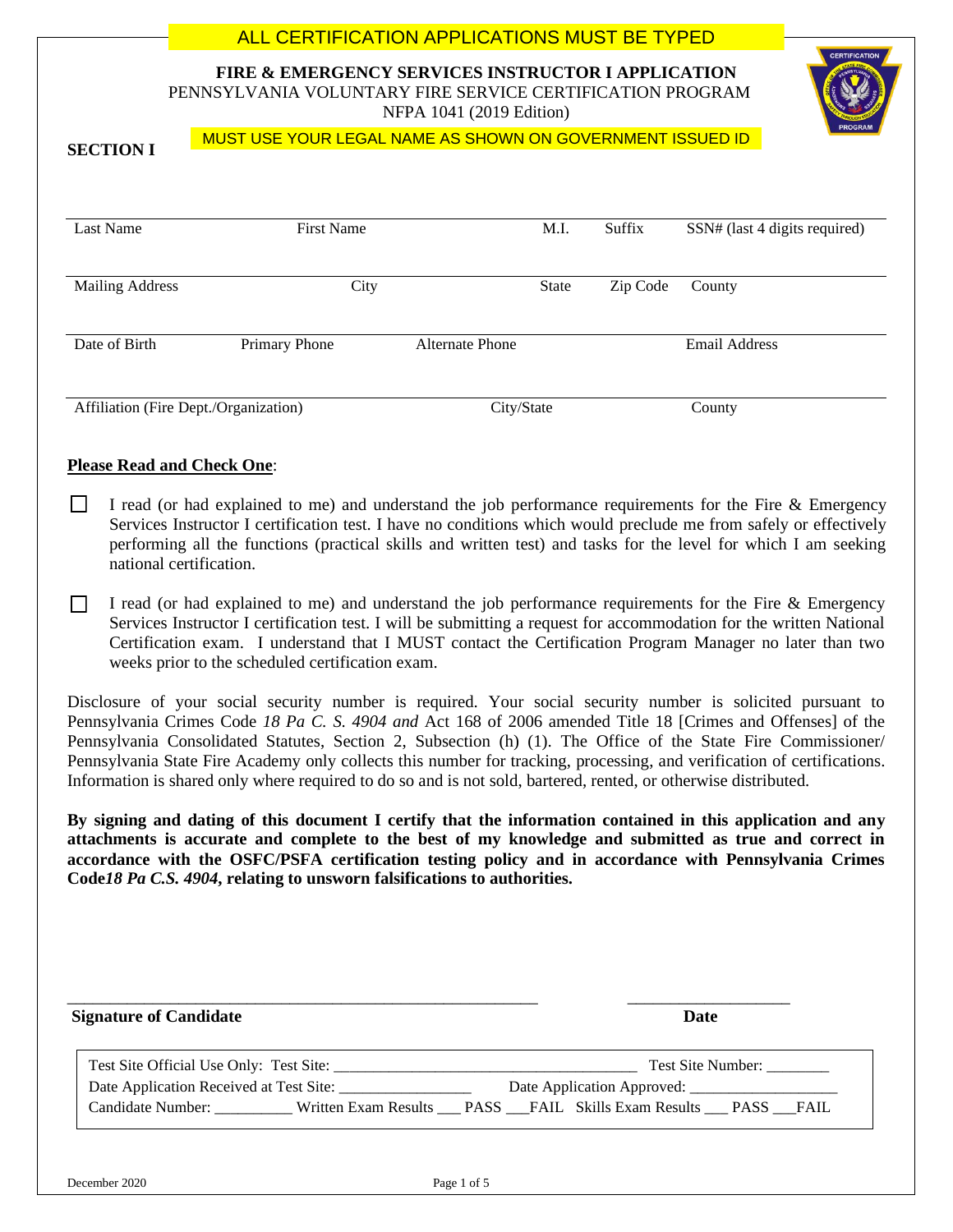

# **SECTION II**

Act 168 of 2006 amended Title 18 (Crimes and Offenses) of the Pennsylvania Consolidated Statutes, Section 2, Subsection (h) (1) Arson and related offenses reads:

*"A person convicted of violating this section or any similar offense under Federal or State law shall be prohibited from serving as a firefighter in this Commonwealth and shall be prohibited from being certified as a firefighter under Section 4 of the Act of November 13, 1995 (P.L. 604, No. 61), known as the State Fire Commissioner Act."*

All individuals making application for certification testing must provide documentation of a background check. Proof of a non-conviction MUST consist of *either* of the following:

1. An official criminal history record check obtained pursuant to Chapter 91 (relating to criminal history record information) indicating no arson convictions.

**OR** OR

2. By dating and signing of the following statement by the person swearing to the following:

*"I have never been convicted of an offense that constitutes the crime of "arson and related offenses" under 18 Pa. C. S. 3301 or any similar offense under any Federal or State law. I hereby certify that the statements contained herein are true and correct to the best of my knowledge and belief. I understand that if I knowingly make any false statement herein, I am subject to penalties prescribed by law, including, but not limited to, a fine of at least \$1,000.00"*

 **\_\_\_\_\_\_\_\_\_\_\_\_\_\_\_\_\_\_\_\_\_\_\_\_\_\_\_\_\_\_\_\_\_\_\_\_\_\_\_\_\_\_\_\_\_\_\_\_\_\_\_\_\_\_\_ \_\_\_\_\_\_\_\_\_\_\_\_\_\_\_\_**

 **Signature of Certification Candidate** 

 **Name of Certification Candidate (please type) Date**

\_\_\_\_\_\_\_\_\_\_\_\_\_\_\_\_\_\_\_\_\_\_\_\_\_\_\_\_\_\_\_\_\_\_\_\_\_\_\_\_\_\_\_\_\_\_\_\_\_\_\_\_\_\_\_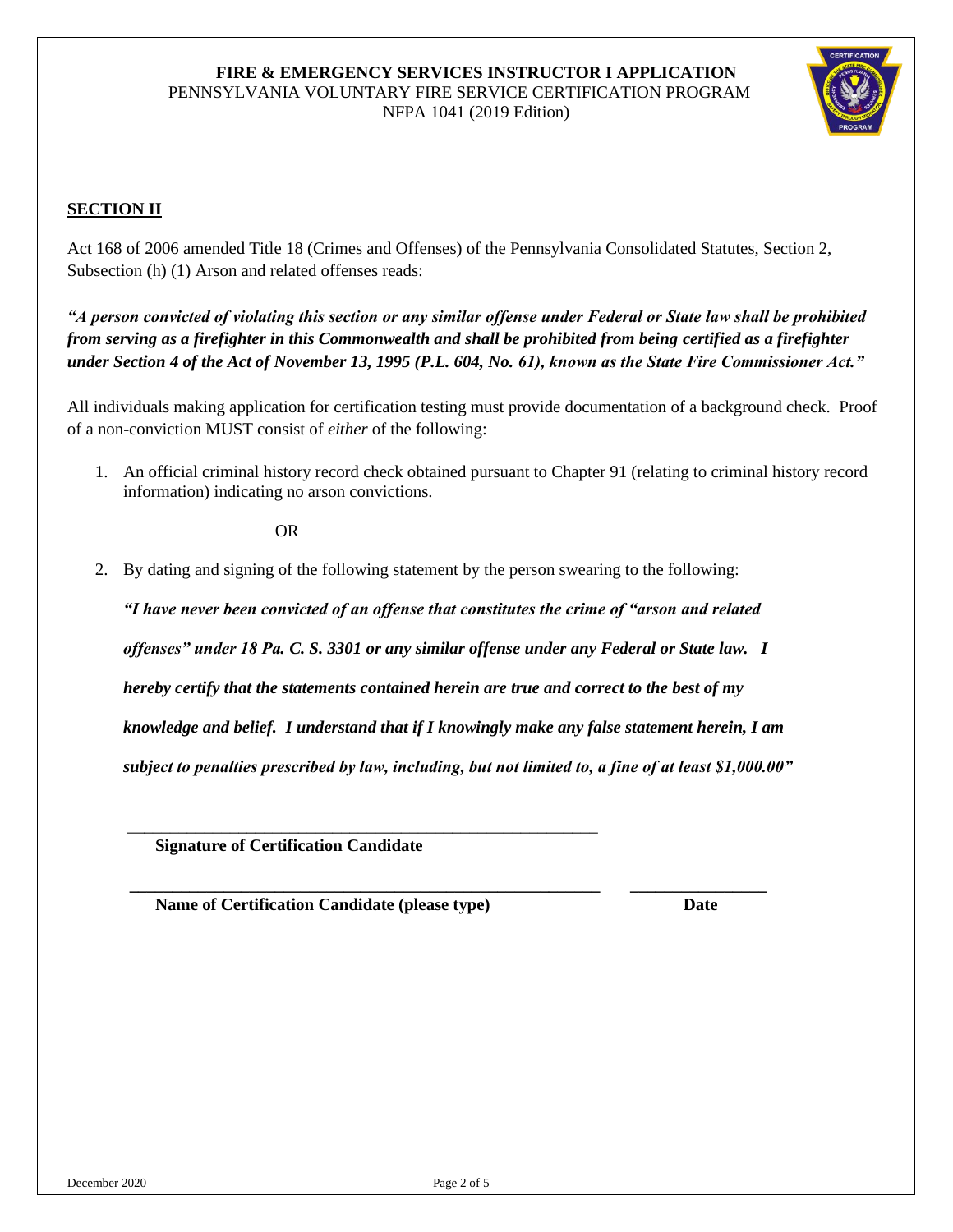## **SECTION III** - **Please Read and Complete all information**:

A candidate should meet the requirements of NFPA 1582, Standard on Medical Requirements for Firefighters and information for Fire Department Physicians prior to physical testing to ensure his/her ability to safely perform the required tasks.

During your participation in certification test, in the event of an injury/illness, are you protected by an insurance carrier providing hospitalization and/or Workmen's Compensation? YES NO Please sign the waiver below.

#### **Liability Waiver**

I, the undersigned, have hospitalization insurance and do hereby release the following individuals and organizations from any and all liabilities or causes of action for any injuries or illness incurred during or after my participation in the Voluntary Certification Program test sponsored by the Office of the State Fire Commissioner/Pennsylvania State Fire Academy, Pennsylvania Emergency Management Agency and hosted by the

#### **(Name of Test Site)**

 $\overline{\phantom{a}}$  , and the contribution of the contribution of the contribution of the contribution of the contribution of the contribution of the contribution of the contribution of the contribution of the contribution of the

The release covers all the aforementioned individuals and agencies as well as their agents, employees, or volunteers participating in this event.

This release covers all injuries or illnesses occurring during or as a result of the activities engaged in by the undersigned during the Voluntary Certification examination including any injuries which might result from physical abuse from third party participants or other individuals in or around the area where the examination is being conducted.

This release is intended to release all injuries, damages, or law suits to the undersigned person and property, whether known, unknown, foreseen, unforeseen, patent or latent which the undersigned may have against the Office of the State Fire Commissioner, the Pennsylvania Emergency Management Agency, the Host Entity, or its agents as listed above. The undersigned understands and acknowledges the significance and consequence of such specific intentions to release all claims, and hereby assumes full responsibility for any injuries, damages, or losses that may occur from the above mentioned event.

**By signing and dating of this document I HEREBY acknowledge THAT I HAVE READ THE CONTENTS OF THIS waiver, and THAT I FULLY UNDERSTAND THE SAID CONTENTS OF THE RELEASE, AND THAT I HAVE SIGNED INTENDING TO BE LEGALLY BOUND.**

**Candidate Name (please type) Signature of Candidate Date**

\_\_\_\_\_\_\_\_\_\_\_\_\_\_\_\_\_\_\_\_\_\_\_\_\_\_\_\_\_ \_\_\_\_\_\_\_\_\_\_\_\_\_\_\_\_\_\_\_\_\_\_\_\_\_\_\_\_\_\_\_\_\_\_\_\_ \_\_\_\_\_\_\_\_\_\_\_\_\_\_\_\_\_\_\_\_\_

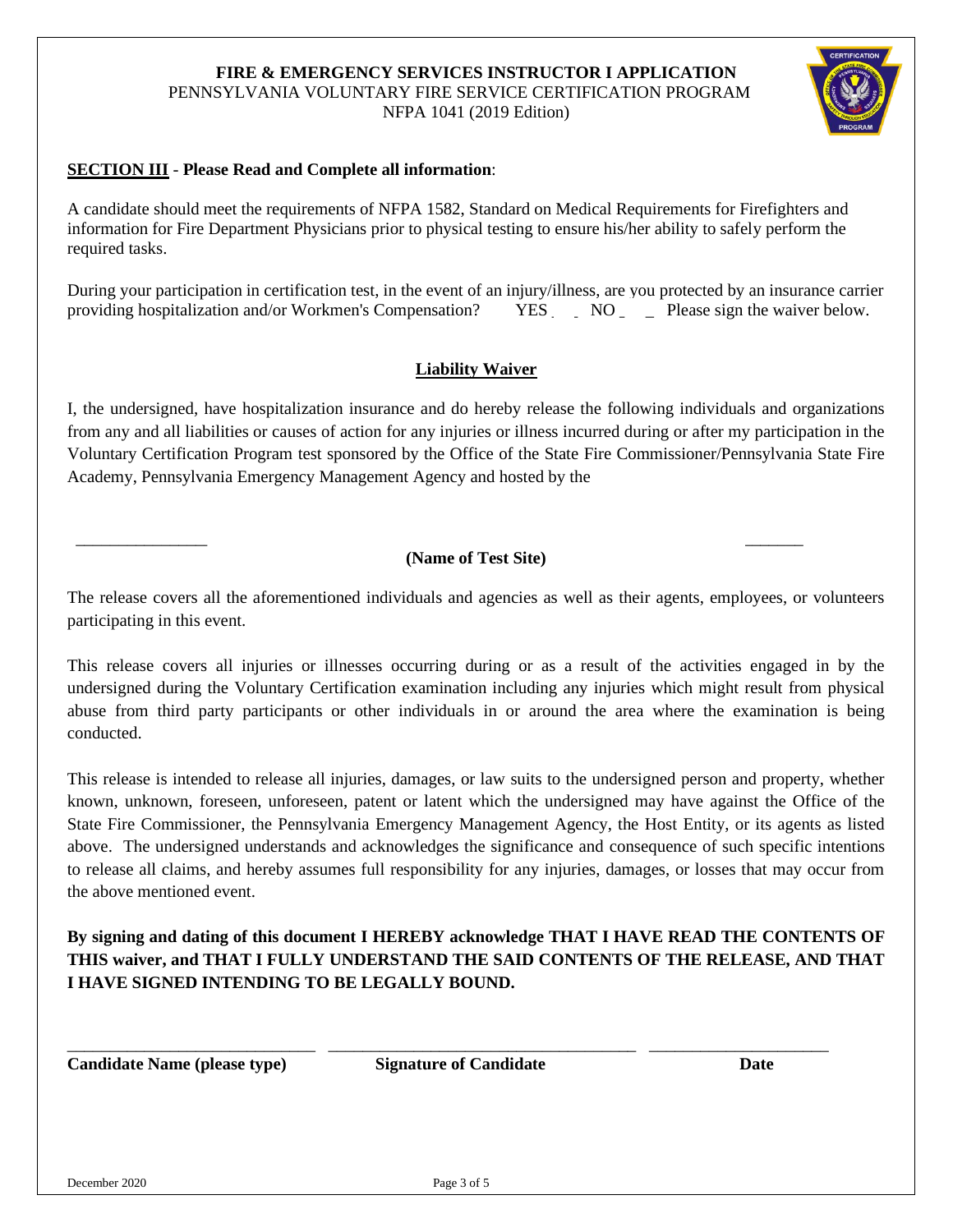

## **SECTION IV**

It is understood that the candidate registered on this form has done so with the full knowledge, consent, and approval of the named organization on Page One of this application; and the candidate is protected by an insurance carrier or the organization. Furthermore, I attest the candidate meets the requirements as noted in **Section III** of this application. In addition, the candidate has the requisite personnel protective equipment and related equipment to safely participate in the test (JPR 1.3.6). Participation is approved by:

| <b>Chief Officer Name (please type)</b> | <b>Daytime Phone</b> | Email |  |
|-----------------------------------------|----------------------|-------|--|
| <b>Signature of Chief Officer</b>       | Title                | Date  |  |